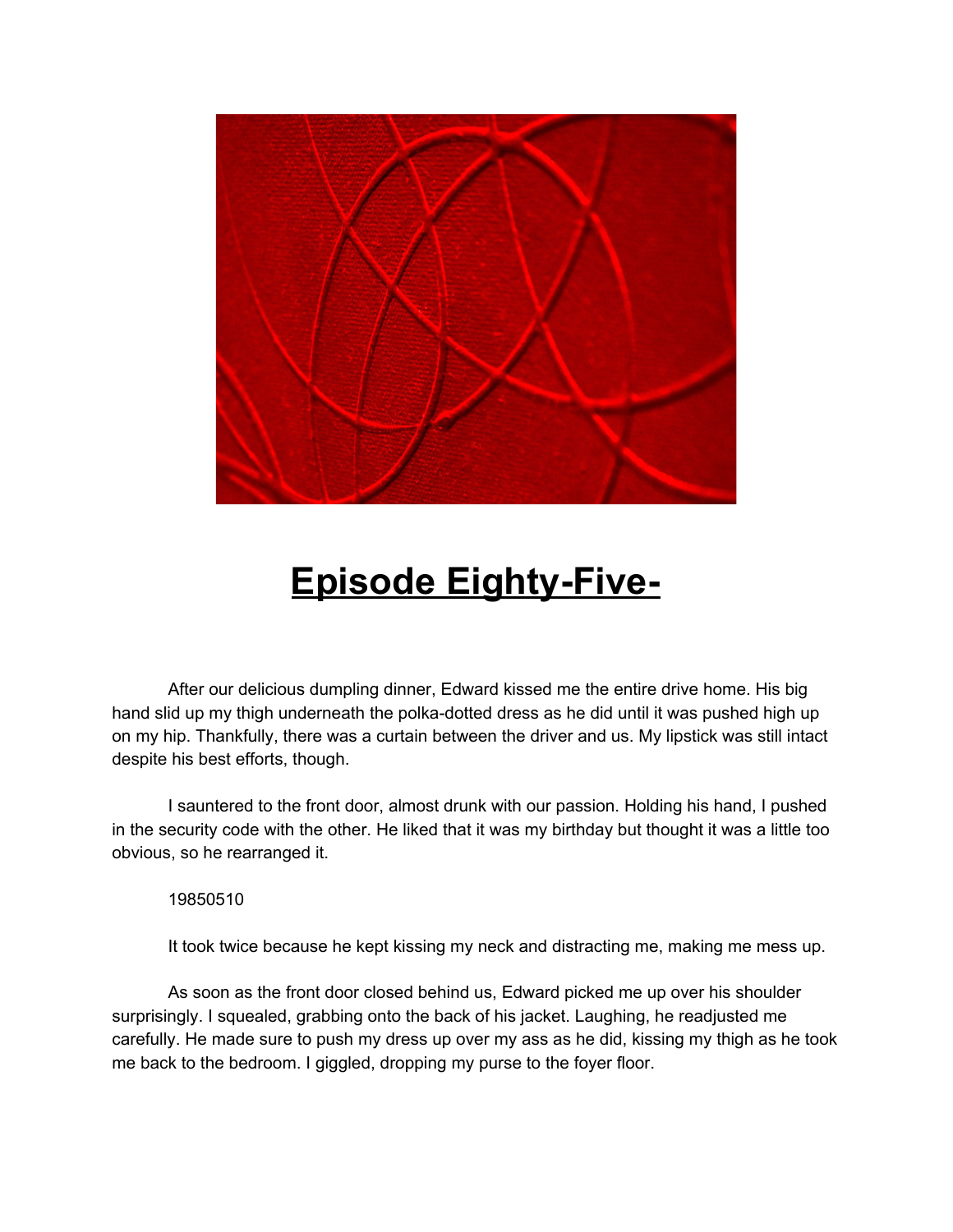Edward stood me up in front of the bed, bringing me into an intense kiss. Backing us up slowly, he pushed me playfully onto the mattress. Unhurriedly he crawled over me, still fully dressed. My hands ran over his chest, smoothing over his shoulder under his jacket.

His lips never left mine, desperate and needy. Though we had made out some in the shower, we hadn't been together since before Demetri came and it was evident that we missed each other. When added to his unbridled joy… It was a wild mix.

Edward's long fingers tried to work on the buttons on the front of the dress as we continued to make out, but he quickly got frustrated. He buried his face in my neck before nipping at my collarbone where the butterfly was. He actually growled, only getting the top one.

Grabbing either side of my collar, he yanked the dress open so hard that all the buttons dramatically popped off and flew everywhere. I gasped in surprise as his eager hands found their way to my breasts right away, squeezing them roughly through the lace fabric. I had worn matching red panties and a bra to go with my shoes and dress. It came undone in the front, and I quickly unhooked it for him. I actually really liked it, and I needed to feel his skin against mine.

Pulling away from me for a moment, he took something out of our drawer of fun stuff. Edward took my hands and brought them over my head while kissing my neck to distract me. Linking the leather cuffs we had through the iron grates of his bed frame, he bound my wrists in places. I laughed at the suddenness of it. His fingers dragged slowly down my wrists to my shoulders.

"Really?" I giggled, feeling a little ticklish.

He chuckled, biting his bottom lip as he looked me over. It was apparent that he was pleased with how I looked. "Yeah. Really. Is that okay?"

"I'm not going to stop you, but you have to get my dress fixed," I teased as I dragged my foot along his calf. "This one wasn't five dollars, Edward."

"I'll just buy you a new one," he muttered as he began to kiss my exposed chest, his hands sliding down my arms as he did. Playfully, his lips moved down my stomach. Edward traced my freckles before his fingers gripped my breasts tightly. He pushed his face into them, squeezing them both with his hands roughly, kissing the sides. Goosebumps raised along my arms, my head falling back. It felt so good, his warm breath spreading over my skin as he did. My hips rocked towards his, wanting more.

Then his phone began to ring loudly in his jacket. It was Jasper's ringtone. Sitting up, he pulled his phone from his pocket with a great big cocky smile.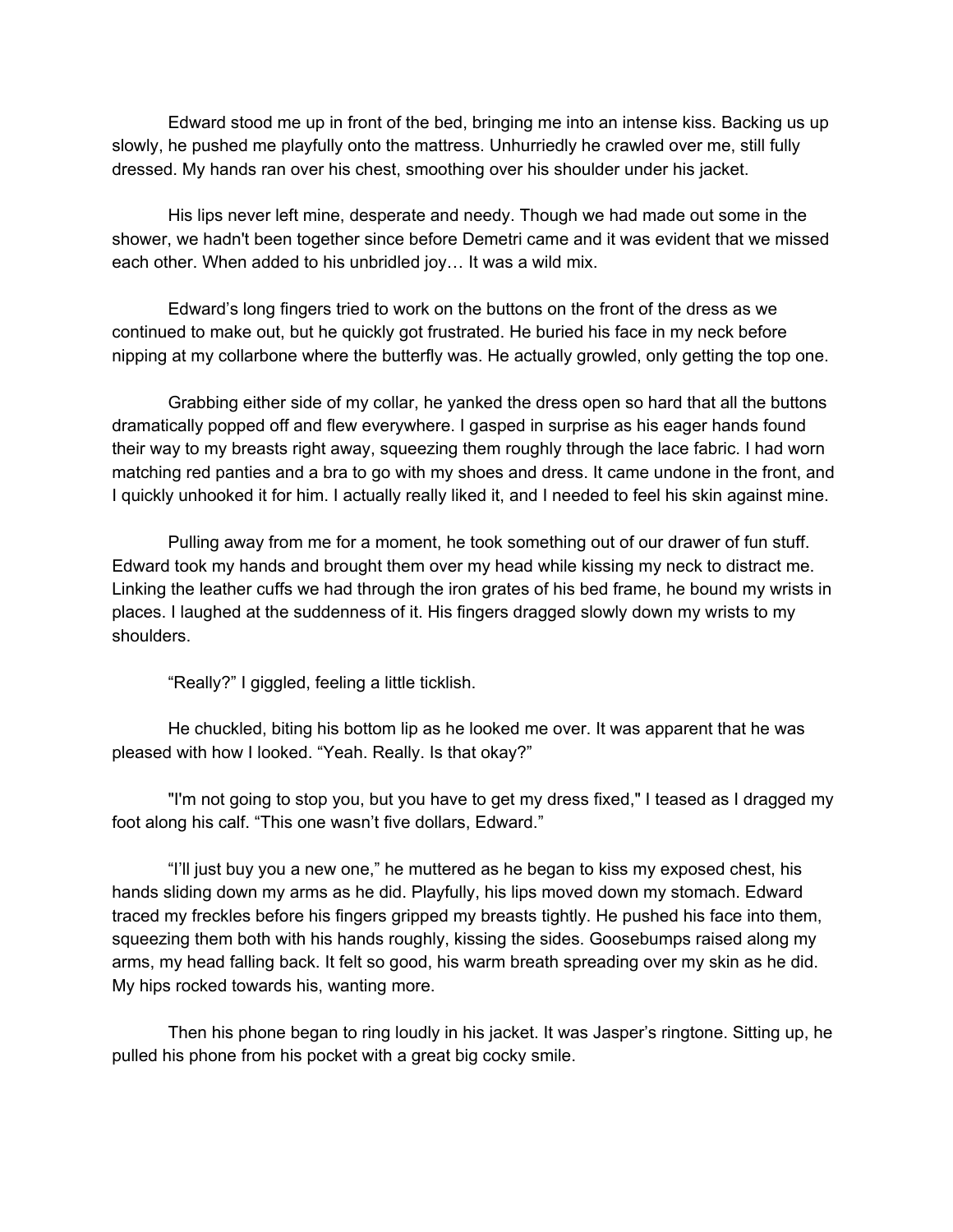"Well, hello, darling," he said cheerfully as he answered. My boyfriend was smiling down at me wickedly as he began to play with my belly button, switching the phone to speaker so I could hear the conversation.

His voice was booming loudly, and I realized Eddie was still happily out playing. It made me even more excited for the night. Edward was intense, but Eddie was mischievous.

"Congratulations!" Jasper said boisterously, his voice very light. "I'm so proud of you!"

"Mm, thank you," he smirked to himself as he pushed my dress to the side to expose more of my chest. His tongue rested at the corner of his mouth while he toyed with my nipple.

Our boyfriend had no idea what we were doing, obviously. "What are you two going to do to celebrate?"

"Well…" Eddie drew out cheekily. "We already went to eat because I was too nervous to beforehand and now I currently have our gorgeous girlfriend tied to the bed with her perfect tits out," he said devilishly, leaning his head to one side as he watched me. He didn't have a single drop of alcohol, but he was obviously a little drunk with his win. As if to make a point, he pinched one of my nipples roughly, making me moan in surprise.

"Oh, fuck," I heard Jasper whisper quietly. "I wish I were there." The lightness in his tone was gone in an instant, and his voice dripped with sex. My entire face felt hot, the goosebumps moving to my stomach.

He slowly traced one finger under my breast. "So do I. You could help me fuck her until she can't walk," he said with a confident smirk, twisting my nipple again. My eyes rolled back into my head. "Would you like to see how beautiful she looks?"

"Mm, yes, please," he purred.

He turned on the Facetime feature. I could see that my cheeks were a wild shade of red, my eyes wide with arousal. My lipstick still looked good, though. I couldn't focus on that long because he pinched my nipple again. My head fell back, gasping in pleasure as my thighs pressed together.

"Fuck. Isn't she a pretty little thing."

Licking his lips for a moment like he was about to devour me, Edward asked, "what should I do to her?" He then stood from the bed suddenly and actually walked out of the room.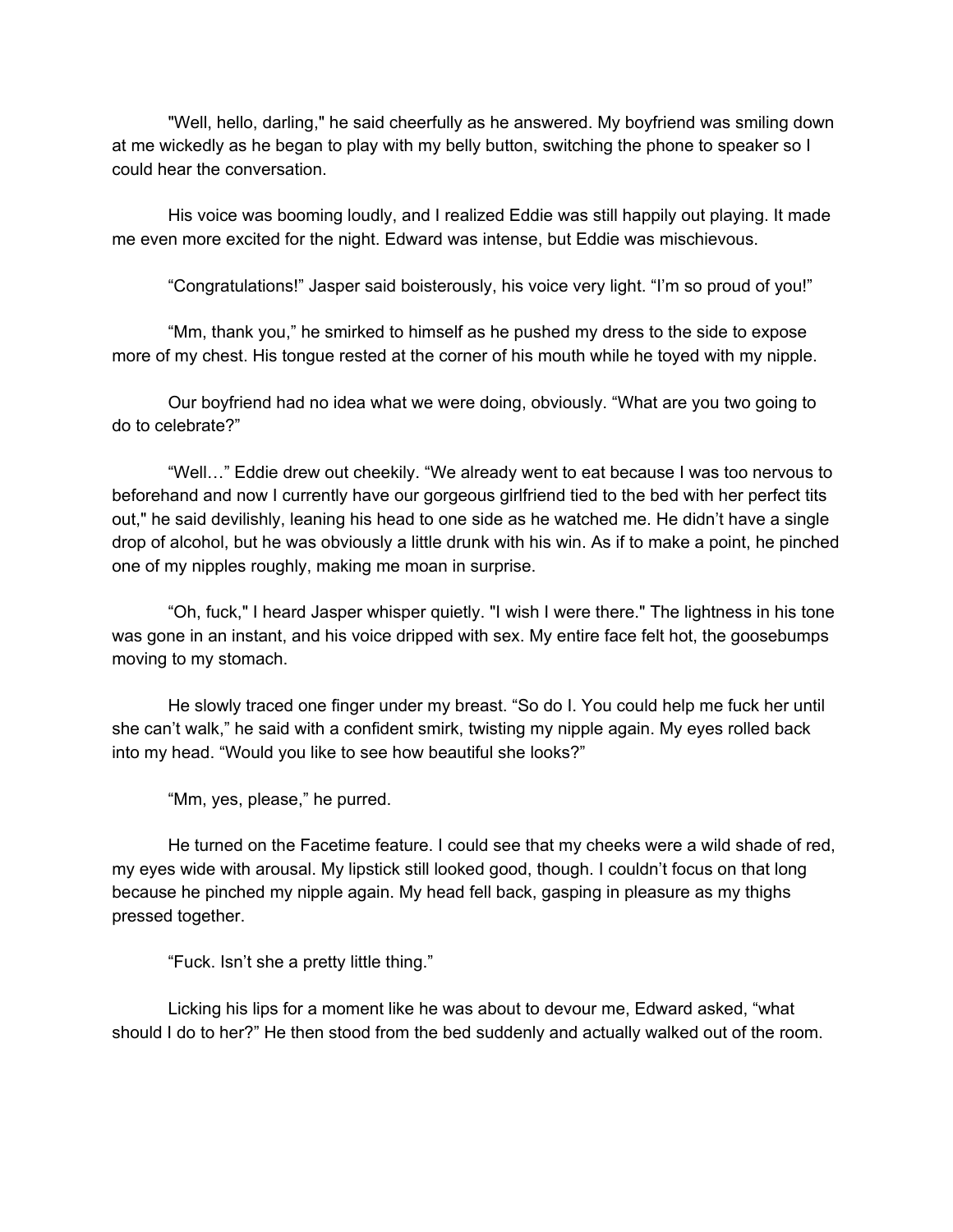I laughed loudly, trying to figure out what he was doing until he came back very quickly with his laptop. I couldn't hear the muffled conversation they were having as he left, but they were certainly talking about something.

He opened it up to Skype and put it on the table beside us so that it was angled towards the bed. Jasper was watching me hungrily. Playfully, I waggled my fingers at him in greeting.

"Aw, the joys of the internet," I said coyly.

Edward threw off his jacket dramatically, chunking it across the room before he kicked off his shoes. "It really is a wonder, isn't it?" He said very seriously.

And then he literally jumped on top of me, carefully landing so that he could kiss my belly button. I squealed and laughed again, twisting underneath him.

"Don't make me ticklish!" I complained in a high-pitched giggle.

"Okay," he chuckled, then licked all the way up to my nipple just to make me squirm. He brought it between his teeth and gave it a gentle tug. "What shall I do to her, love? What would you like to watch?" Edward was looking at the screen as he kissed between my breasts again.

"I don't even know where to start. God, you both look so good," he said in a warm voice. "Take off your shirt first, darling. I want to see you."

Edward lifted up and threw it off. Then he began to push my dress further up my hips, stopping before he got to the apex of my thighs. I lifted up some so it could go under my ass. He sat back on his knees and brought one of my legs up on his shoulder so that he could kiss my ankle. His fingers trailed up and down my calf.

"I'm not going to lie… These shoes turn me on," he mumbled when he kissed the top of my foot. "I want to see you in these and nothing else."

"You have expensive tastes."

"Yeah," he chuckled before he slid his hand down the underside of my calf to the back of my knee, his eyes flicking towards the screen. "Take your shirt off," Edward told Jasper in a soft command. He watched with a little smirk on his lips, stroking my thigh as he did. "I want to see you, too."

Quickly, he tugged off his shirt. It was evident that he had been working out really hard at the gym too. Every muscle in his shoulders was perfectly sculpted.

"Kiss her thighs," he breathed wantonly.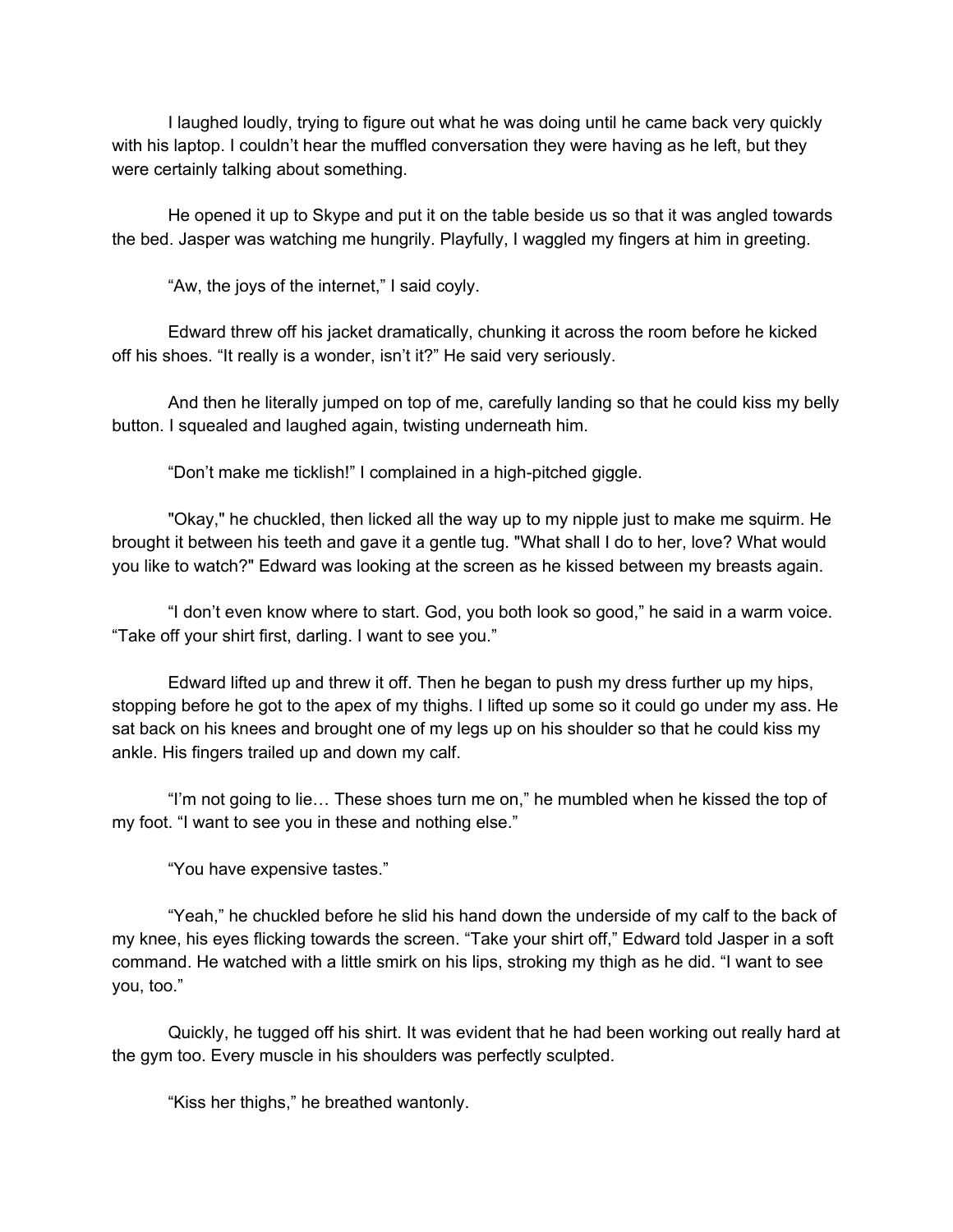Edward obliged, slowly kissing down my calf and over my knees as he sunk down onto his stomach. With one leg over his shoulder still, he kissed the very inside of them. "You're so soft," he moaned against my skin, sending shockwaves up my thighs.

"What do your panties look like, dove?"

I tried to focus, my heart pounding a million miles an hour. My legs were already shaking with anticipation. "They kind of match my shoes. They're red and lacey," I breathed out, watching him on the screen. His eyes were running over me, obviously enjoying the special show.

"Give her a nice little hickey on the inside of her thigh." I actually squeaked when Edward began to suck, making our boyfriend chuckle. "Mm, use your teeth."

"Oh!" I gasped as he bit into my skin, sucking harder at the spot he picked. "Oh…" I wanted to push my legs together, the arousal pulling at my stomach.

"That's it, darling. Lick her through her panties. Nice and slow," he said confidently.

He looked up for just a moment. "Like this?" Edward practically purred as he began to run his tongue between my legs over the thin lace, tasting me thoroughly.

"Yes," I answered, my hips flexing up towards his mouth.

"I love watching what you can do with your tongue," Jasper sighed, sitting back in the frame a little bit. He was slowly stroking himself as he watched. He was on his bed, the white sheets all around him in nothing but his boxers.

"I can't wait to show you all the things it can do," he answered back smugly. As if to make a point, he dipped down low between my legs and back up again.

A wild shiver ran down my spine. "Fuck," I whimpered.

"Make her soak her pretty little panties, darling," I heard Jasper say next as my eyes sank shut in pleasure.

"Oh, my god. I love this," I blurted out, my legs already shaking around his head as he played with me. His tongue moved over my clit over and over again, swirling in a perfect tight circle. I knew my heels were digging into his back, but I couldn't help it. "Oh!" I gasped when I came.

"Oh, yeah. That's it," Edward hummed but didn't stop, though his licks became slower.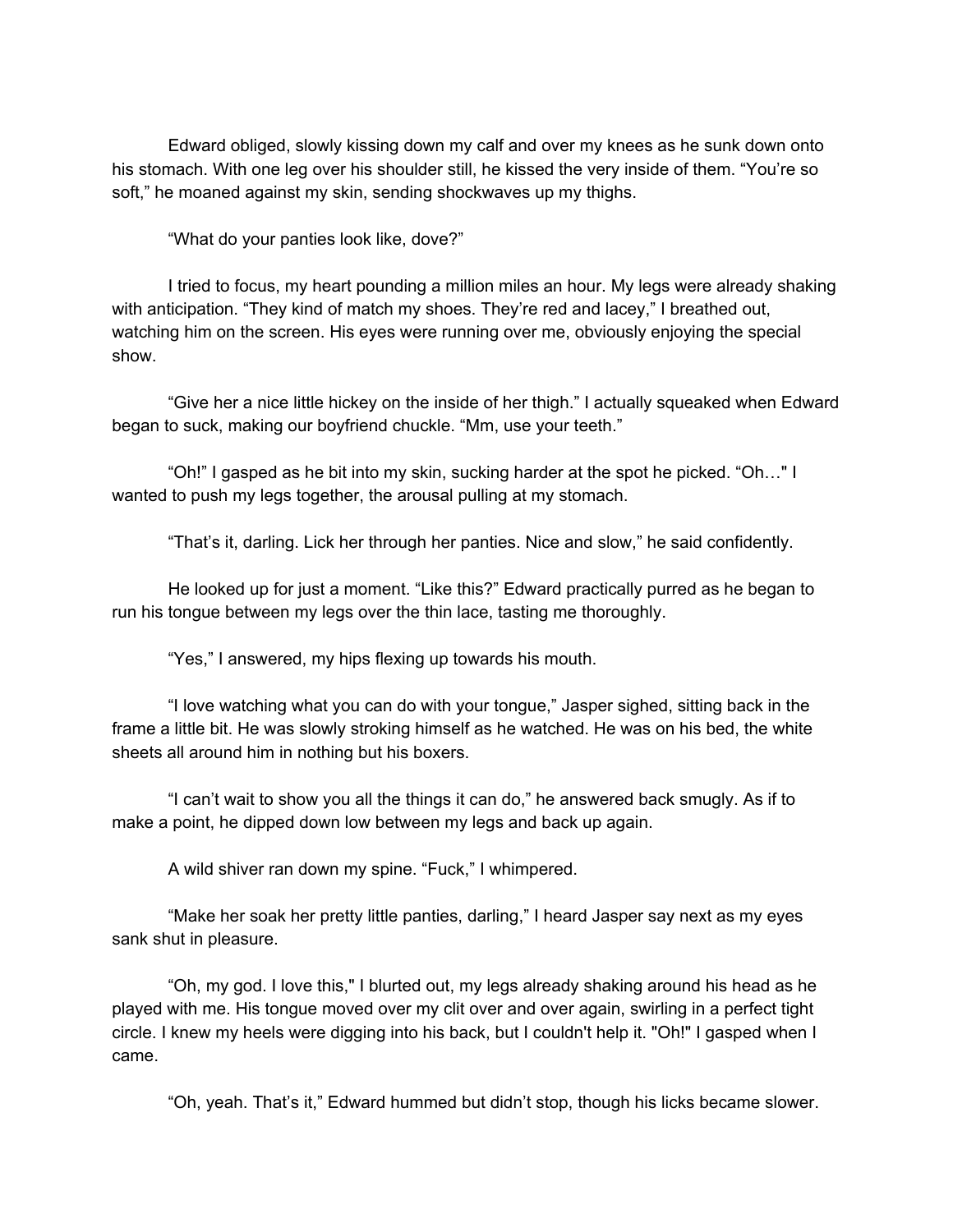"I don't think they're wet enough. Finger her."

His fingers slowly pushed the fabric to the side before sliding deeply inside of me. He continued to suck on my clit through my lacy panties, curling them deep inside of me. Edward instantly knew where to touch, finding the right spot inside of me.

"FUCK!" I nearly shouted, arching up towards him in intense pleasure. One of my heels tumbled off of my foot and thwacked to the floor loudly behind us. My barefoot moved to his shoulder. "Mmm… oh… Fuck."

"Bella," Jasper called to me. "How wet are your panties now, my dove?"

I looked at him, only able to focus on Edward's fingers inside of me, and Jasper's hand wrapped around his thick cock. "Fuck…"

"Answer me," he commanded firmly.

"So wet. Fuck," I said a little too loudly. He chuckled a little to himself.

"My, I bet the neighbors can hear you," he teased. "Darling, take her panties off now. Why don't you put them in her mouth? I think she's going to get even louder when you fuck her," he said in the sexiest voice. I watched him on the screen as he touched himself, my skin visibly red hot and covered with sweat in the small corner picture.

Edward removed my wet panties and crawled up my body again, pecking tiny kisses all the way. He gave me a deliciously slow and teasing one before balling them up and shoving them in my mouth. Then he kissed my nose with a fiendish chuckle.

"Now, finish getting undressed for me."

Our boyfriend got off the bed and undid the button of his very tight jeans. He pushed them down his muscular thighs along with his briefs, his erection coming to stand at attention right away. He took it into his hands and slowly stroked it for several long seconds. I was so ready for it.

"I wish I could suck on your cock right now," Edward said to him softly. "I want to taste you both."

Jasper's head fell back against his headboard. "Damn. You will soon, darling. I promise," he replied in a strained voice as he continued to stroke himself. "Fuck her. Make her cum again."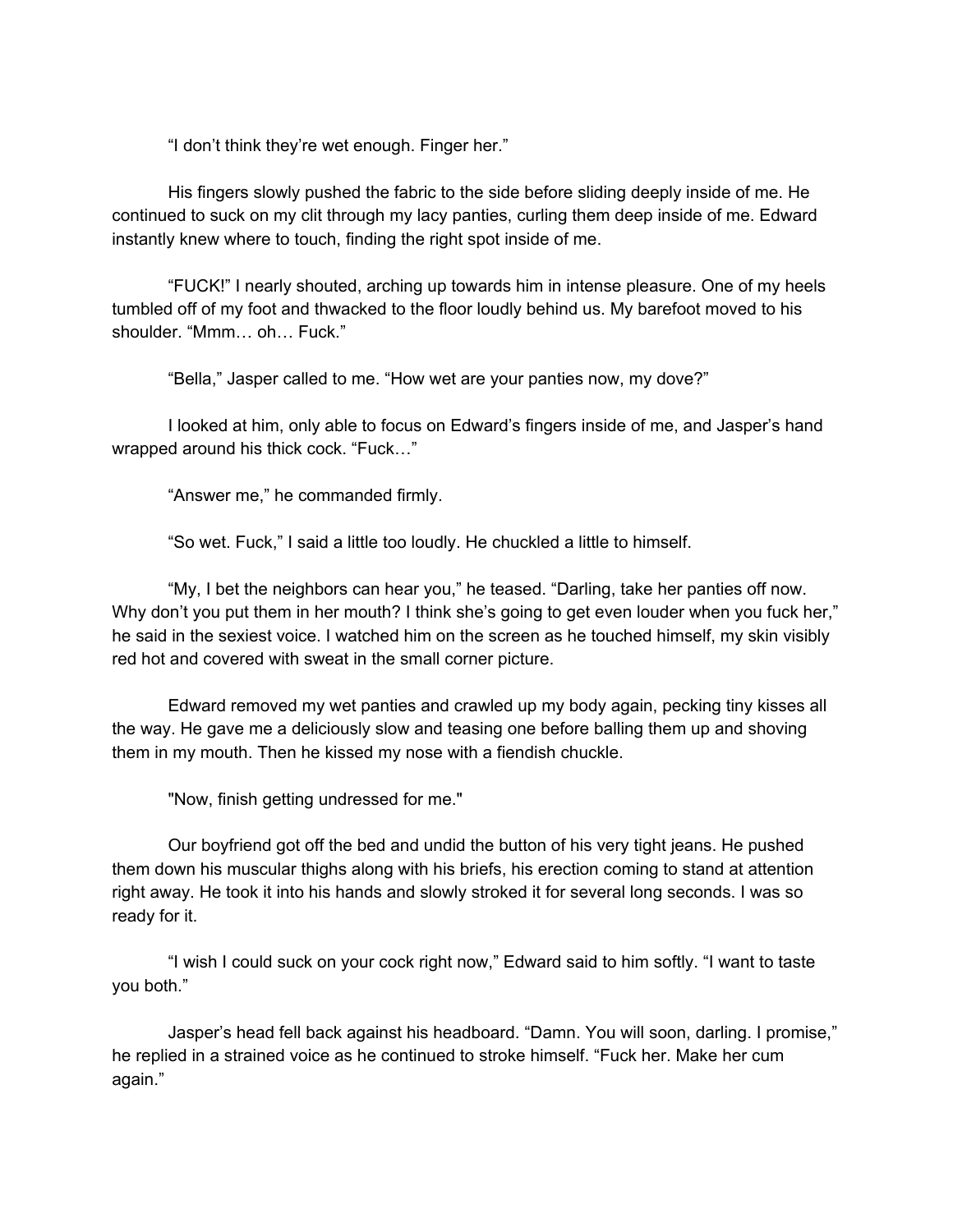My other shoe fell off as he put both of my legs onto his shoulders. I was literally bent totally in half as he pressed into me. His hand dug into my thighs while the other slipped between my legs.

It was probably a good thing I had my panties in my mouth. Tears streamed down my cheeks as I screamed against them. His middle finger smoothed along my clit over and over again, not stopping at one or two. I lost count somewhere along the way.

"Yes!" Edward growled when he finished. He huffed, pressing his face in between my breasts. We were both lucky I was flexible. He let go of my legs gingerly before looking up at the screen and then me. His cheeks were bright pink.

I looked up at him and sort of wiggled my eyebrows, making him laugh.

"How are you?" Jasper teased playfully.

"Fuck, well… That was nice."

"Yes, it was," he said with a satisfied little voice.

Edward pulled the panties from my mouth and quickly kissed my lips. "You going to let me go?" I joked after. "Or are you going to keep me here forever?"

"Yeah, I guess I'll set you free," he mumbled jovially. Slowly, he moved his fingers up my arms before carefully letting my wrists go. When they were, I put both of my hands on his cheeks to pull him into a passionate kiss. He chuckled against my mouth, hugging me tightly.

Then I got off the bed to finally shed my now ruined dress. "I wonder if we'll find all the buttons," I mused as I stripped nude. Leaning over into the frame for Jasper, I innocently batted my eyelashes. I looked like I had just been used and abused, but I rather loved it. "I'm going to go get cleaned up, and it might take a while. Just in case, goodnight."

He smiled at me happily. "Goodnight, my lovely little pin-up. Sweet dreams," Jasper cooed. I wanted him to give me a goodnight kiss, then snuggle my ass from behind as we fell asleep altogether in a pile.

It took thirty minutes to get all of the makeup off and then I still had to take down my hair. It was so crunchy that I had to take a shower. When I got out, the lights were off, and Edward was lying on the bed waiting for me. He smiled at me lazily. He seemed so satisfied.

"Got your alarm set?" I asked as I retrieved a nightgown from the closet.

His eyes watched me as I pulled it over. "Yes, ma'am. I do. Ready for bed?"